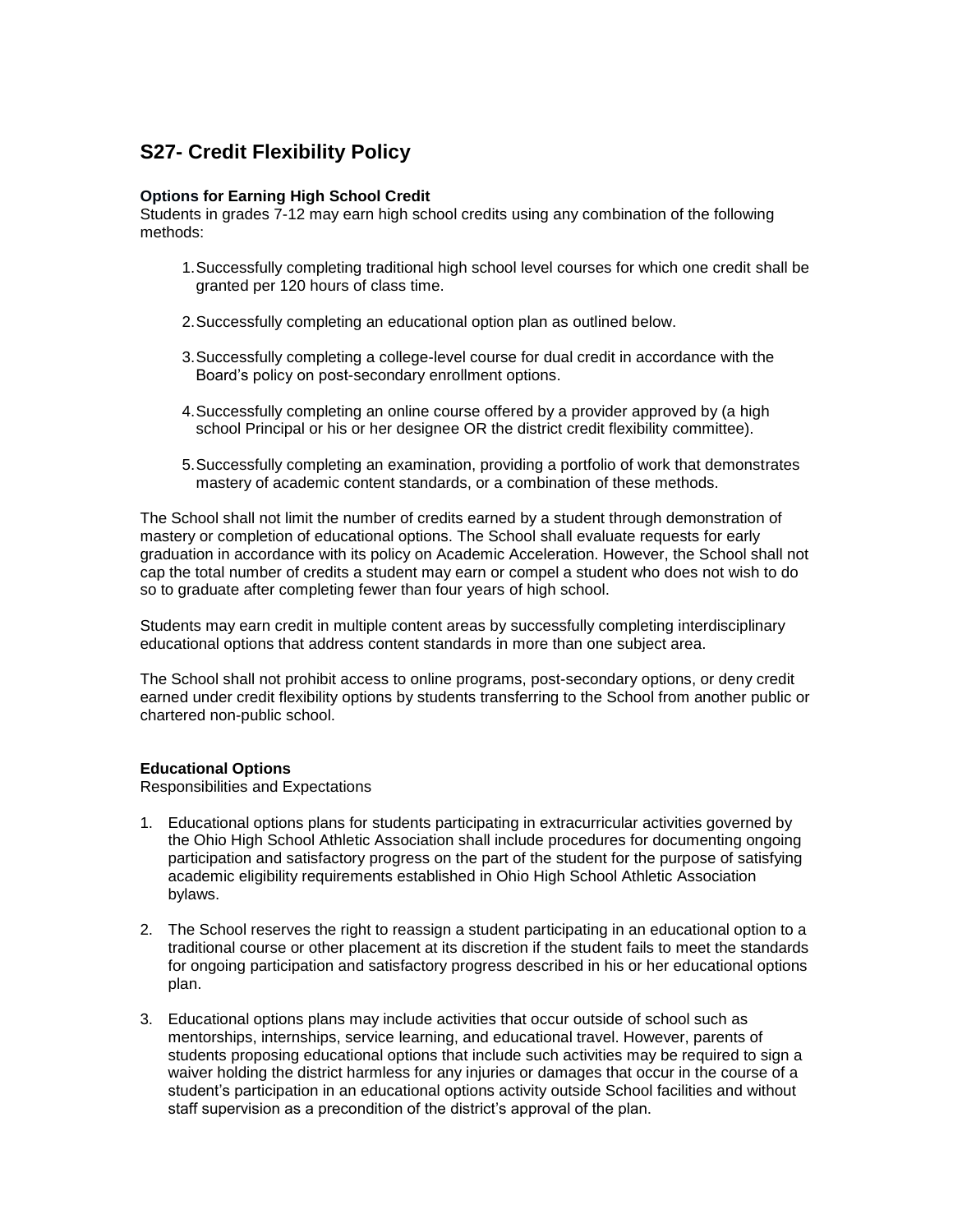- a. Students participating in field-based educational options-related activities (e.g. mentorships and internships with businesses and community organizations) shall be required to adhere to safety rules and standards of behavior and appearance appropriate for the activity setting.
- b. The School may suspend an approved educational option plan and reassign the student to another setting at its discretion if the host organization reports significant misconduct, tardiness, or absence on the part of the student.
- Students may appeal decisions regarding access to an educational option and/or standards established for awarding grades and credit for educational options by submitting an appeal to his or her (Principal or designee.)
	- 1. Appeals will be reviewed by a committee comprised of a building Principal or assistant Principal, a teacher in the relevant subject area not involved in the original decision, and a guidance counselor.
	- 2. The student filing the appeal and his or her parent(s) shall be given an opportunity to present concerns and recommendations to the committee.
	- 3. Appeals shall be reviewed by the committee within 10 days from the date the appeal was submitted in writing. The decision of the committee shall be final unless overturned by the Principal or a directive resulting from an appeal filed with the Department of Education.

### **Credit by Demonstration of Mastery**

The School shall allow students the opportunity to earn credit by demonstrating mastery of the academic content standards covered by any course offered by the School, and shall award a number of credits to students demonstrating mastery equal to the number of credits awarded to students who successfully complete the equivalent traditional course.

Students may demonstrate mastery by completing a comprehensive examination covering essential knowledge and skills addressed in an equivalent traditional course, by presenting a portfolio of work demonstrating mastery of knowledge and skills addressed in an equivalent traditional course, or through a combination of these methods.

- 1. Tests used for this purpose shall be either comprehensive exams created for the traditional course (e.g. a course final exam), state-approved assessments (e.g. end-ofcourse exams), published assessment instruments covering relevant content approved by the Principal or his or her designee, or a combination of these options. The School shall communicate to students how assessment instruments used will be scored and how the number of credits awarded and grade assigned will be determined based on scores earned before the assessment is administered.
- 2. The School may require a student to complete examinations in a proctored environment.
- 3. Rubrics shall be used for evaluating portfolios of student work. Criteria and scoring methods shall be shared with the student before the portfolio is assessed. Portfolios shall be evaluated by staff with expertise in the relevant content area.
- 4. After tests and/or portfolios are scored, the student shall be notified of the grade for which he or she would be eligible. The student will then be given the choice of accepting the credit and grade earned based on the assessment or completing a traditional course or other option approved by the School. The School shall not require a student to accept credit on a "pass/fail" basis.

Students who wish to earn credit by testing out or demonstrating mastery without enrolling in a course should notify their guidance counselor by March 30 with a letter of intent and the proposal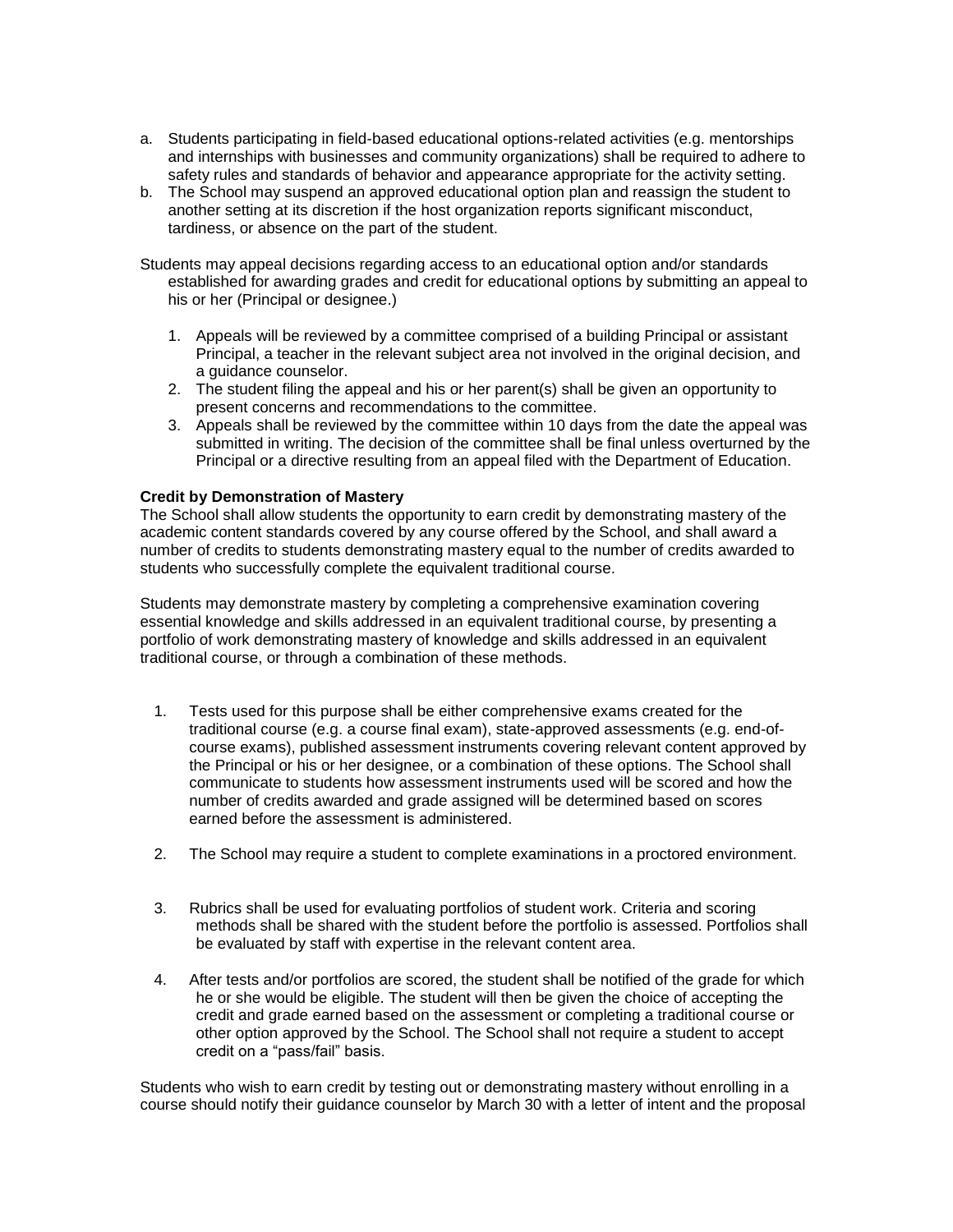must be submitted by May 1 for a fall course. The deadline for a Spring Course is the letter of intent by November 30 and the proposal being submitted by December 15.

Students who wish to test out or demonstrate mastery for credit during a course already under way shall submit a proposal for another educational option in which to participate for the duration of the course in which he or she was originally enrolled.

Students may appeal requirements and standards for awarding grades and credit based on examinations or demonstrations of mastery by submitting an appeal to his or her (Principal or guidance counselor.)

- 1. Appeals will be reviewed by a committee comprised of (a building Principal or assistant Principal, a teacher in the relevant subject area not involved in the original decision, and a guidance counselor.)
- 2. The student filing the appeal and his or her parent(s) shall be given an opportunity to present concerns and recommendations to the committee.
- 3. Appeals shall be reviewed by the committee within 10 days from the date the appeal was submitted in writing. The decision of the committee shall be final unless overturned by the Principal or a directive resulting from an appeal filed with the State Department of Education.

### **Credit Flexibility and Special Populations**

Students with disabilities shall not be excluded from opportunities to earn credit through educational options or by demonstrations of mastery. Accommodations and supports for students with disabilities participating in educational options and online courses shall be provided consistent with student's Individual Education Plan and/or 504 plan.

Educational options and opportunities to earn credit based on demonstration of mastery may be used in combination with other forms of academic acceleration described in the Board's policy on academic acceleration for advanced students and documented on the student's Written Acceleration Plan.

### **Fees Associated with Educational Options, Online Courses, and Credit by Demonstrations of Mastery**

No assessment fees shall be charged to students or their families when School-made tests or portfolio review rubrics are used or when instruments are provided by the State Department of Education are used in evaluating students for credit based on demonstrations of mastery. The School may also require students to pay part or all of the cost of administering a commercial assessment instrument if that instrument is not normally administered free of charge to students participating in equivalent traditional courses. The School shall make every reasonable effort to provide a free or low cost assessment option to economically disadvantaged students requesting the opportunity to earn credit based on a demonstration of mastery.

The School may require parents of students participating in educational options not initiated by the School to pay fees not to exceed the actual cost of participation in that option, including any charges for: tuition and registration fees; books, assessments and materials not typically provided free of charge to students in traditional courses, and; travel costs if transportation is provided by the School.

### **Communication Plan**

Opportunities and requirements related to credit flexibility shall be publicized annually using multiple forms of media which may include any combination of the following: